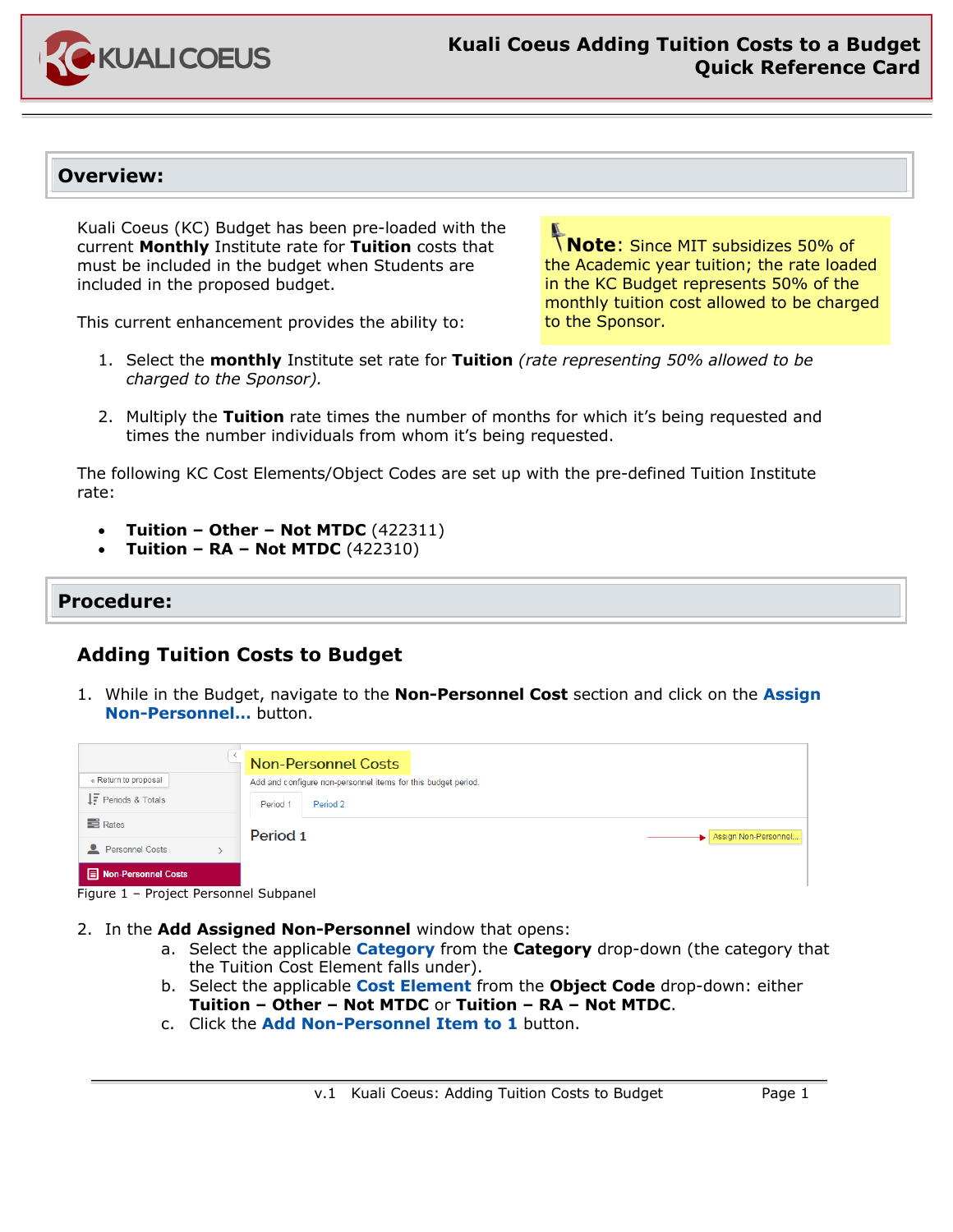| $\times$<br><b>Add Assigned Non-Personnel</b> |                                       |   |  |  |  |
|-----------------------------------------------|---------------------------------------|---|--|--|--|
| <b>Category Type:</b>                         | <b>Other Direct</b>                   | ▼ |  |  |  |
| Category:                                     | Other Operating Expenses<br>▼         | Q |  |  |  |
| <b>Object Code Name: *</b>                    | Tuition - RA - Not MTDC<br>▼          | Q |  |  |  |
| <b>Total Base Cost:</b>                       | 0.00                                  |   |  |  |  |
| <b>Quantity:</b>                              |                                       |   |  |  |  |
| <b>Description:</b>                           |                                       |   |  |  |  |
|                                               |                                       | Α |  |  |  |
| Figure 2 - Tuition                            | Add Non-Personnel Item to 1<br>Cancel |   |  |  |  |

**Note**: Leave the **Total Base Cost** field at **0.00**. The Cost field will be populated automatically by KC when you complete the steps outlined below.

3. The Tuition Cost Element is added to the **Non-Personnel** screen, click the **Details** button for this item.

| <b>Non-Personnel Costs</b><br>Add and configure non-personnel items for this budget period. |                                 |          |                                |                      |  |  |
|---------------------------------------------------------------------------------------------|---------------------------------|----------|--------------------------------|----------------------|--|--|
|                                                                                             |                                 |          |                                |                      |  |  |
| Period 1                                                                                    |                                 |          |                                |                      |  |  |
| Period 1                                                                                    |                                 |          |                                | Assign Non-Personnel |  |  |
| <b>Description</b><br>≎                                                                     | <b>Description</b><br>$\hat{v}$ | Quantity | ☆ Total Base Cost<br>$\hat{v}$ | <b>Actions</b>       |  |  |
| <b>Other Direct</b>                                                                         |                                 |          |                                |                      |  |  |
| Tuition - RA - Not MTDC                                                                     |                                 |          | 0.00                           | 圙<br><b>Details</b>  |  |  |
| Figure 3 - Details Button for Tuition Cost Element                                          |                                 |          |                                |                      |  |  |

v.1 Kuali Coeus: Adding Tuition Costs to Budget Page 2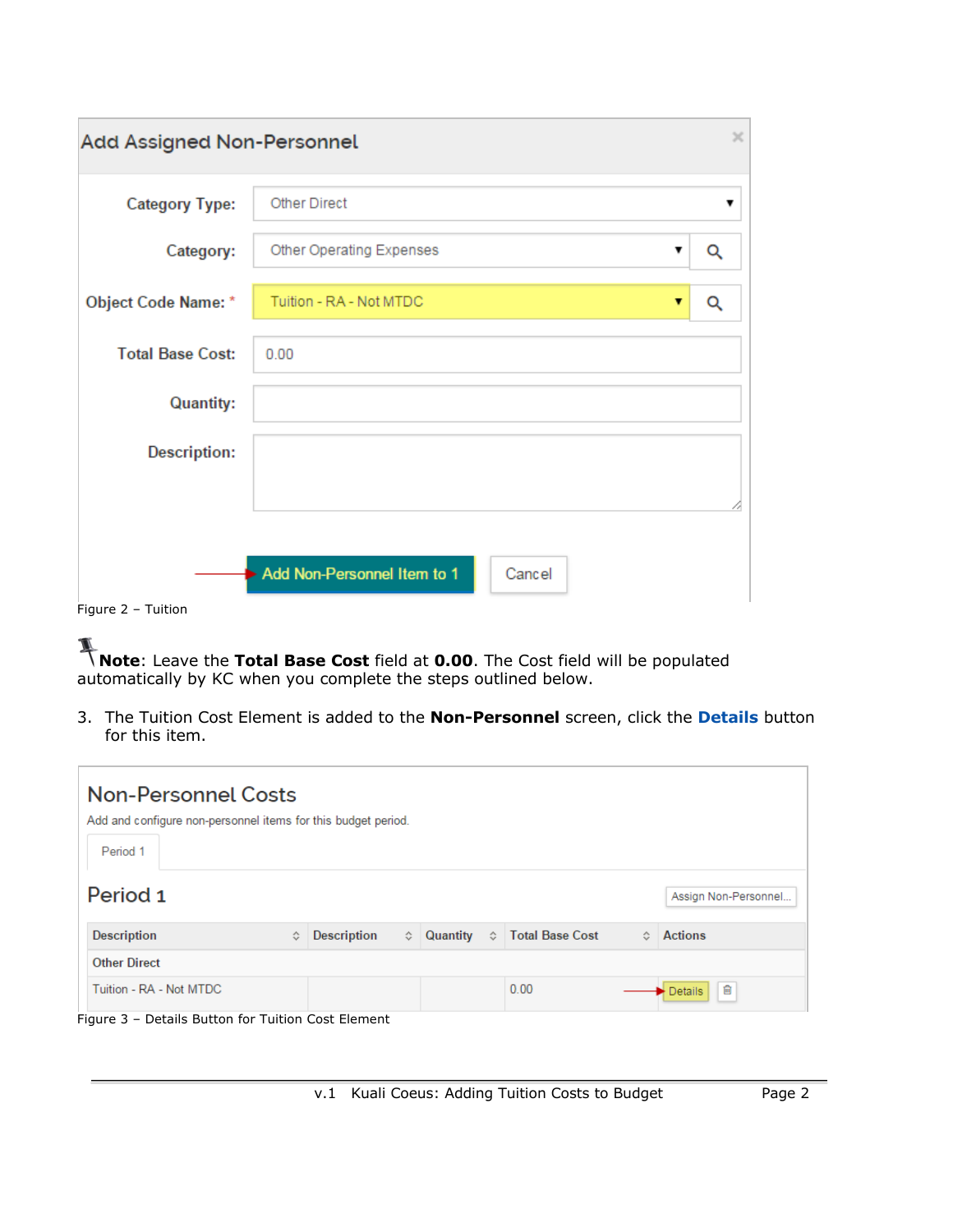The **Edit Assigned Non-Personnel** window will open.

|                |                       | <b>Edit Assigned Non-Personnel</b>            |  |
|----------------|-----------------------|-----------------------------------------------|--|
| Details        |                       | Formulated Cost Cost Sharing<br>Rates         |  |
| <b>Details</b> |                       |                                               |  |
|                | Start Date: *         | 05/01/2015<br>靊                               |  |
|                | End Date: *           | 05/31/2015<br>酾                               |  |
|                |                       | Category Type: Other Direct                   |  |
|                |                       | Category: Other Operating Expenses            |  |
|                |                       | Object Code Name: Tuition - RA - Not MTDC     |  |
|                | Total Base Cost: 0.00 | Figure 4 - Edit Assigned Non-Personnel Window |  |

4. In the **Edit Assigned Non-Personnel** window, click on the **Formulated Cost** tab and then click the **+Add Formulated Cost** button.

| $\times$<br><b>Edit Assigned Non-Personnel</b>              |                        |                     |       |  |  |
|-------------------------------------------------------------|------------------------|---------------------|-------|--|--|
| Details                                                     | <b>Formulated Cost</b> | <b>Cost Sharing</b> | Rates |  |  |
| <b>Formulated Cost</b>                                      |                        |                     |       |  |  |
| + Add Formulated Cost +<br>$Fianra E = Formulated Coct Tab$ |                        |                     |       |  |  |

Figure 5 – Formulated Cost Tab

**Add Formulated Cost** window will open.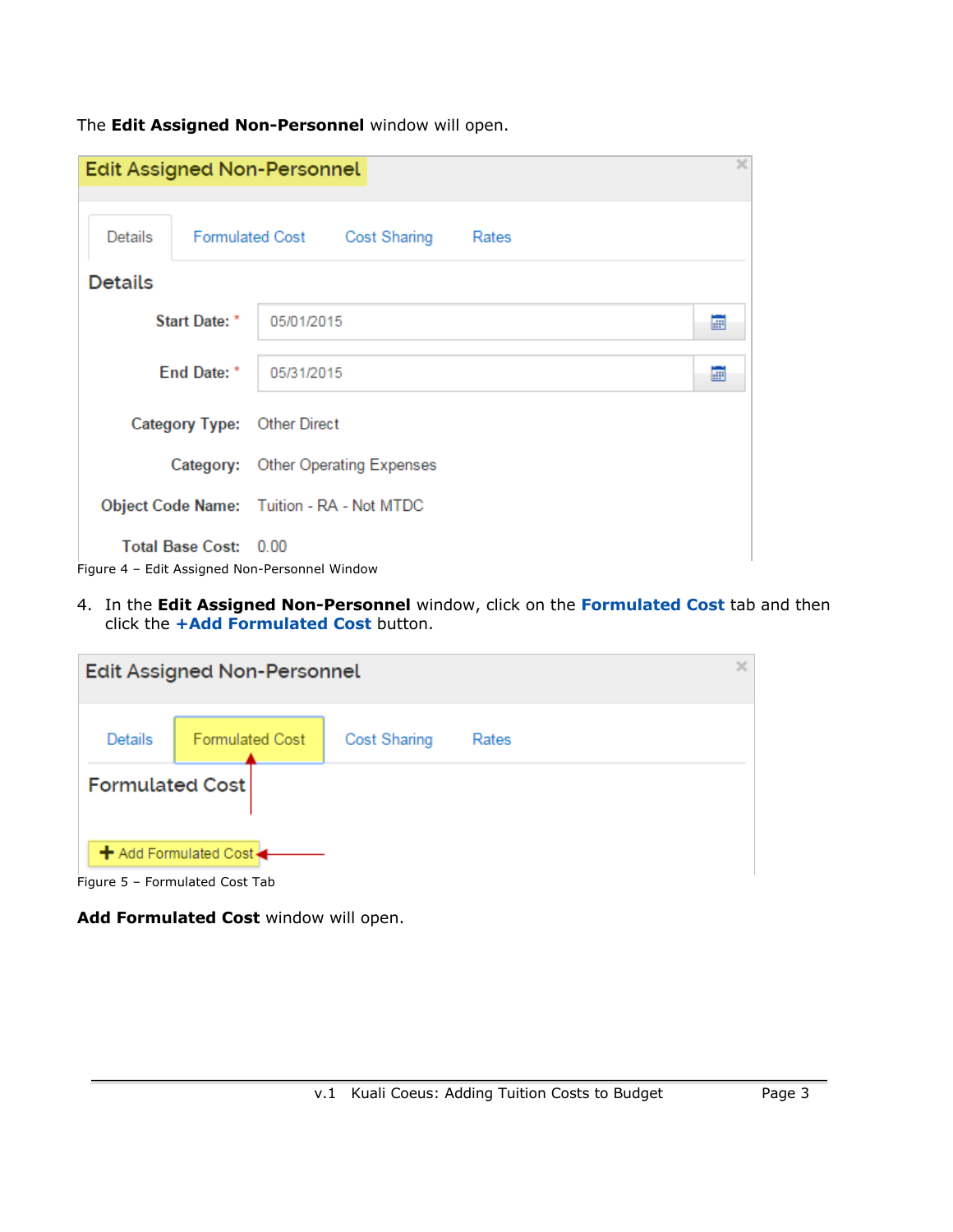| <b>Add Formulated Cost</b> | ×                                    |
|----------------------------|--------------------------------------|
| Formulated Type: *         | select<br>▼                          |
| Unit Cost: *               | 0.00                                 |
| Count: *                   | 0                                    |
| Frequency: *               | 0                                    |
|                            |                                      |
|                            | Cancel<br><b>Add Formulated Cost</b> |

Figure 6 – Add Formulated Cost Window

5. From the **Formulated Type** drop-down, select the option available: **Tuition.**

| <b>Add Formulated Cost</b> |                          |  |
|----------------------------|--------------------------|--|
| Formulated Type: *         | select                   |  |
| Unit Cost: *               | select<br><b>Tuition</b> |  |

Once selected, the **Unit Cost** will automatically populate with the appropriate amount.

| <b>Add Formulated Cost</b> |                                                                                                                                                                                                                                      |  |
|----------------------------|--------------------------------------------------------------------------------------------------------------------------------------------------------------------------------------------------------------------------------------|--|
| Formulated Type: *         | Tuition                                                                                                                                                                                                                              |  |
| Unit Cost: *   2577.78     | <u> Anno 1980 - Contae de la Parisa de la Parisa de la Parisa de la Parisa de la Parisa de la Parisa de la Parisa de la Parisa de la Parisa de la Parisa de la Parisa de la Parisa de la Parisa de la Parisa de la Parisa de la </u> |  |

Figure 8 – Unit Cost Automatically Populated

**Note:** The **Unit Cost** number represent the **50%** of the current Fiscal Year's **monthly tuition Note:** The **Unit Cost** number **rate** that can be charged to the Sponsor. This rate will be updated yearly, as the memo announcing new FY rates is published.

2

Figure 7 – Formulated Type Selection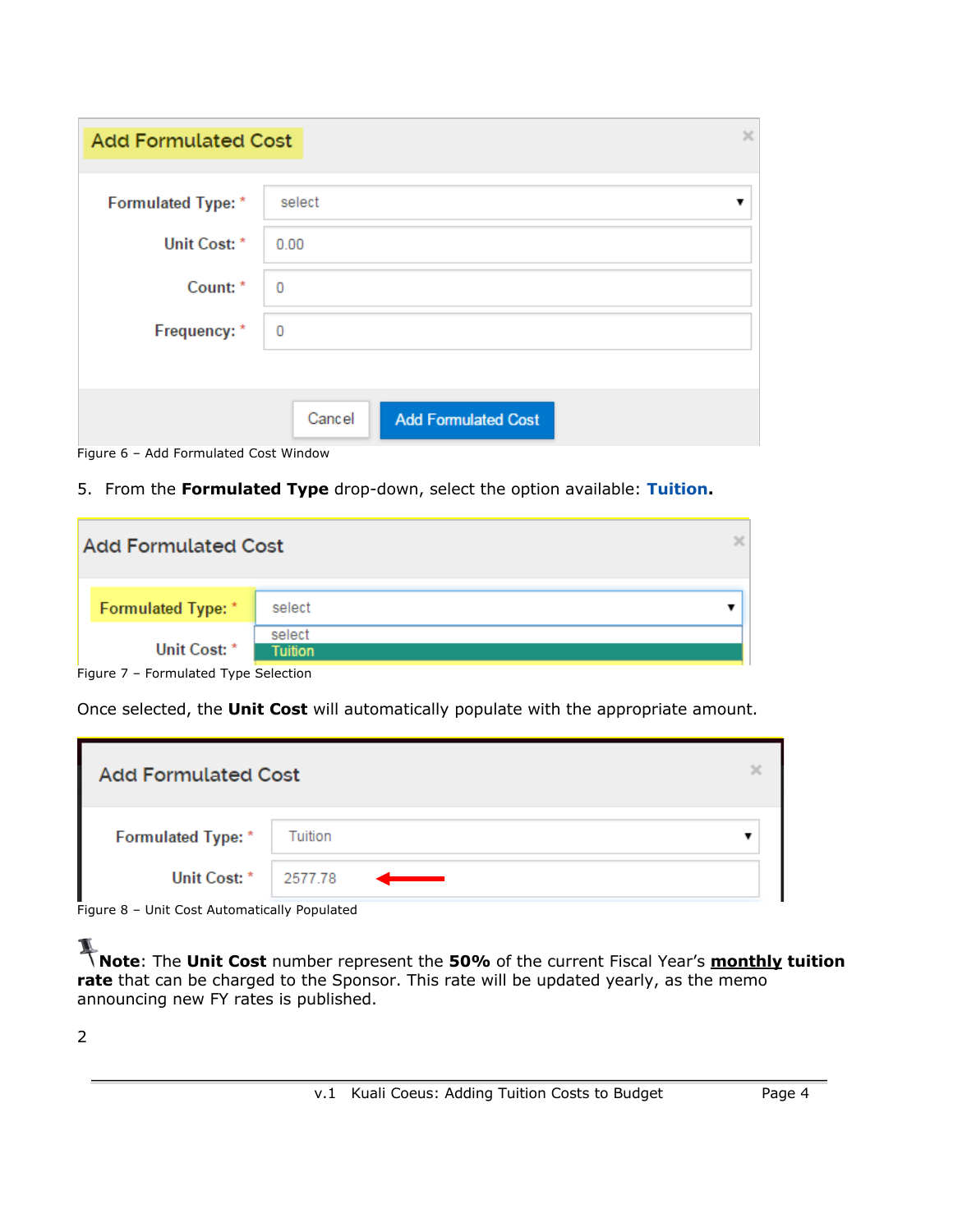**Note:** In those cases where the **Unit Cost** automatically populates is incorrect or not the amount you want to use, you can also **manually overwrite the amount**.

To do so, simple click in the **Unit Cost** field, delete the populated amount, and enter the amount you want to use.

| <b>Edit Formulated Cost</b> |  |
|-----------------------------|--|
| Formulated Type: *          |  |
| Tuition                     |  |
| Unit Cost: *                |  |
| 3000                        |  |

Then complete the remaining fields per the instructions below.

- 6. Complete the remaining fields as required based on the following instructions:
	- a. **Count** field enter the number of individuals you want to budget the tuition cost for. *For example, if you have 2 RAs included in your budget, you would enter 2 in the Count field.*
	- b. **Frequency** field enter number of months that you are requesting the tuition cost for during the Budget Period you are adding the cost to (e.g. Period 1). *For example, if you are requesting the tuition for the entire academic year during Period 1, you would enter 9 in the Frequency field.*
	- c. Click the **Add Formulated Cost** button.

| <b>Add Formulated Cost</b> |                                      | × |
|----------------------------|--------------------------------------|---|
| <b>Formulated Type: *</b>  | Tuition                              | ▼ |
| Unit Cost: *               | 2577.78                              |   |
| Count: *                   | 2                                    |   |
| Frequency: *               | 9                                    |   |
|                            |                                      |   |
|                            | Cancel<br><b>Add Formulated Cost</b> |   |

Figure 9 – Count and Frequency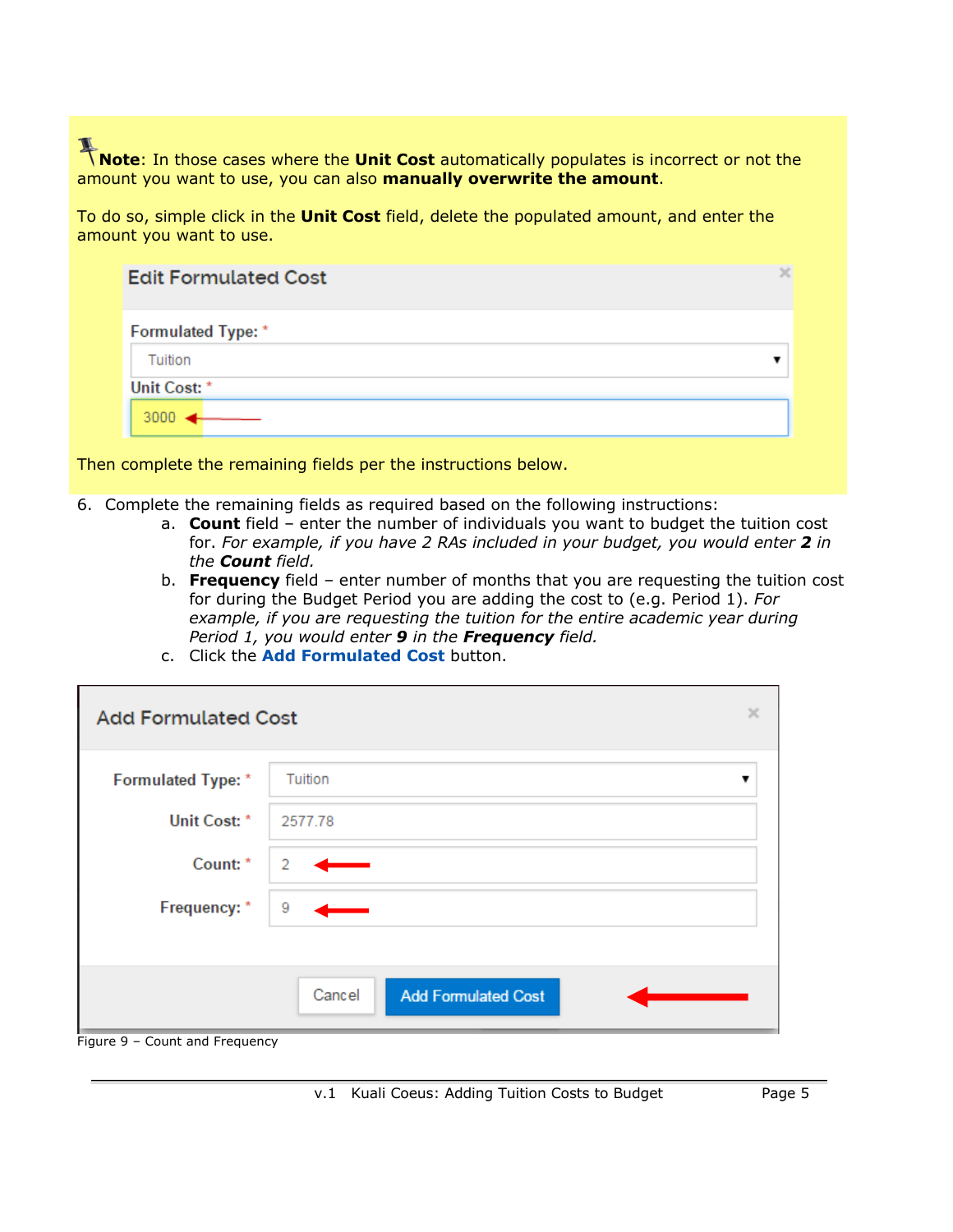The **Tuition** calculated cost will be added to the **Formulated Cost** tab.

## **Formulated Cost**

| ← Add Formulated Cost |           |  |  |                                                                                                                           |              |
|-----------------------|-----------|--|--|---------------------------------------------------------------------------------------------------------------------------|--------------|
|                       | Unit      |  |  | Formulated Type $\ \hat{\mathbf{c}}\ $ Cost $\hat{\mathbf{c}}$ Count $\ \hat{\mathbf{c}}\ $ Frequency Calculated Expenses |              |
| Tuition               | 2577.78 2 |  |  | 46400.04                                                                                                                  | 宜<br>Details |

#### Figure 10 – Added Tuition Cost

# **Note:** KC performs the following calculation to arrive at the **Calculated Expenses**: **Unit Cost** x **Count** x **Frequency**

|             | You can also use the $\boxed{\blacksquare}$ to remove the added cost and the Details button to display the Add |  |
|-------------|----------------------------------------------------------------------------------------------------------------|--|
|             | <b>Formulate Cost</b> window and update the details for the added line (e.g. update Count and/or               |  |
| Frequency). |                                                                                                                |  |

7. In the Edit Assigned Non-Personnel window, click the **Save Changes** button to save the information entered, and to return to the **Non-Personnel Costs** screen.

**Note:** In the **Non-Personnel Costs** screen, you will notice the **Total Base Cost** for the Tuition Cost Element added, automatically update with the **Calculated Expenses**.

| Non-Personnel Costs<br>Add and configure non-personnel items for this budget period. |                     |                                                   |  |              |  |                     |  |                           |                      |                                          |  |
|--------------------------------------------------------------------------------------|---------------------|---------------------------------------------------|--|--------------|--|---------------------|--|---------------------------|----------------------|------------------------------------------|--|
|                                                                                      | Period 1            |                                                   |  |              |  |                     |  |                           |                      |                                          |  |
| Period <sub>1</sub>                                                                  |                     |                                                   |  |              |  |                     |  |                           | Assign Non-Personnel |                                          |  |
|                                                                                      | Description         |                                                   |  | Conservation |  | $\Diamond$ Quantity |  | <b>Contains Base Cost</b> |                      | Actions                                  |  |
|                                                                                      | <b>Other Direct</b> |                                                   |  |              |  |                     |  |                           |                      |                                          |  |
|                                                                                      |                     | Tuition - RA - Not MTDC                           |  |              |  |                     |  | 46400.04                  |                      | $\widehat{\mathbf{e}}$<br><b>Details</b> |  |
|                                                                                      |                     | Figure 11 - Total Base Cost Automatically Updated |  |              |  |                     |  |                           |                      |                                          |  |

v.1 Kuali Coeus: Adding Tuition Costs to Budget Page 6